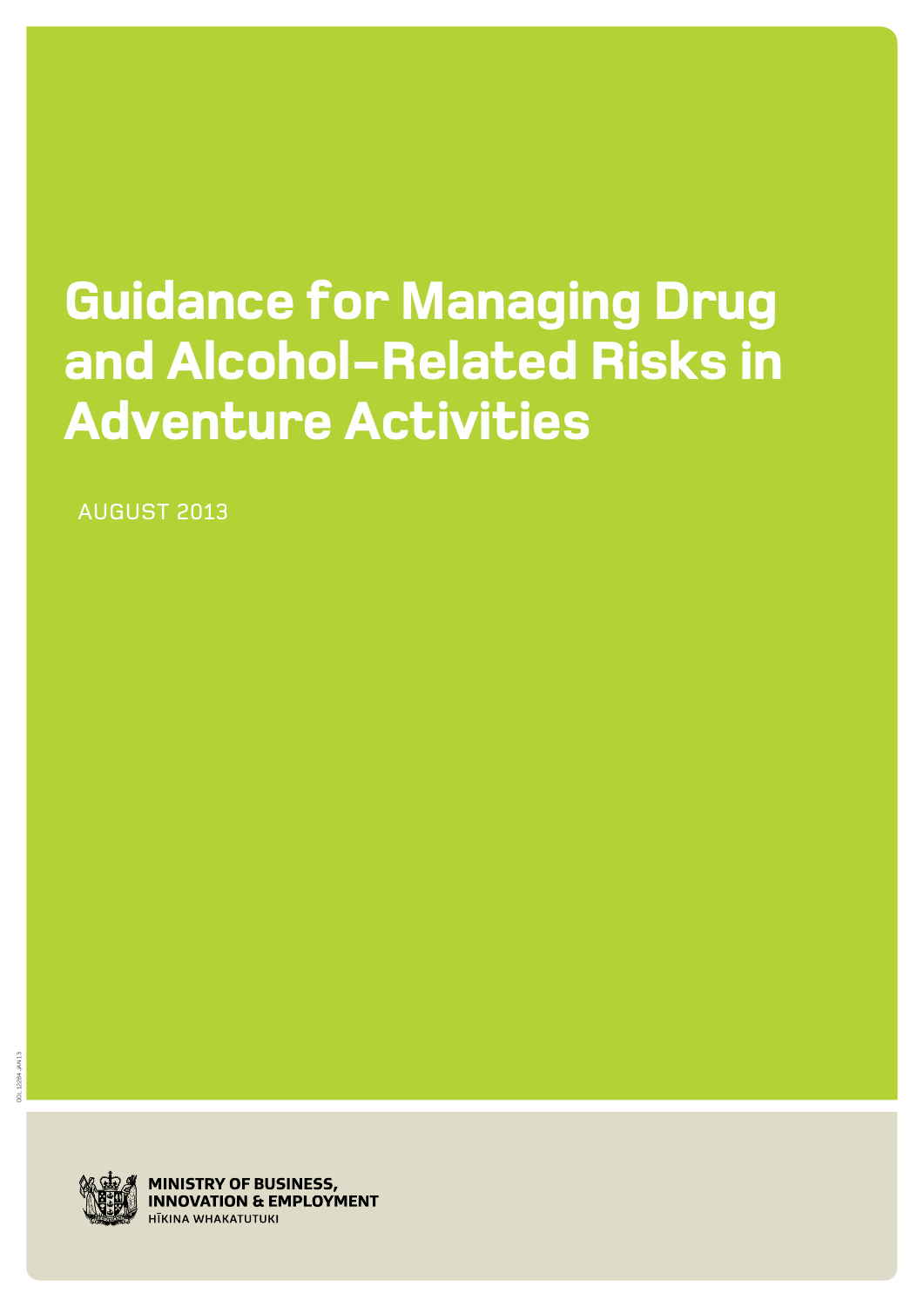ISBN 978-0-478-41388-5 (Online) August 2013 © Crown copyright 2013

The Ministry of Business, Innovation and Employment PO Box 3705 Wellington 6140 New Zealand [www.mbie.govt.nz](http://www.mbie.govt.nz/)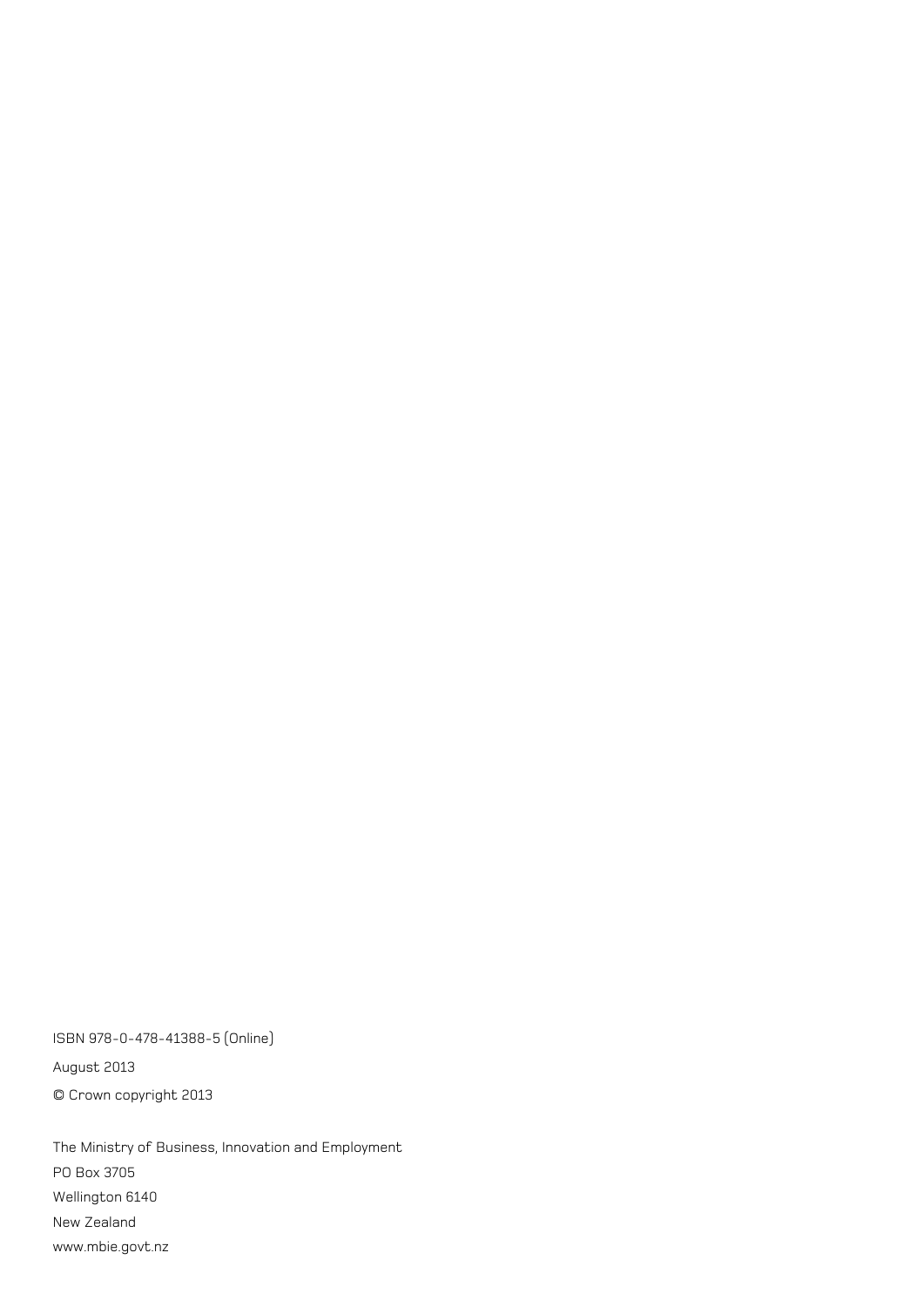## **Contents**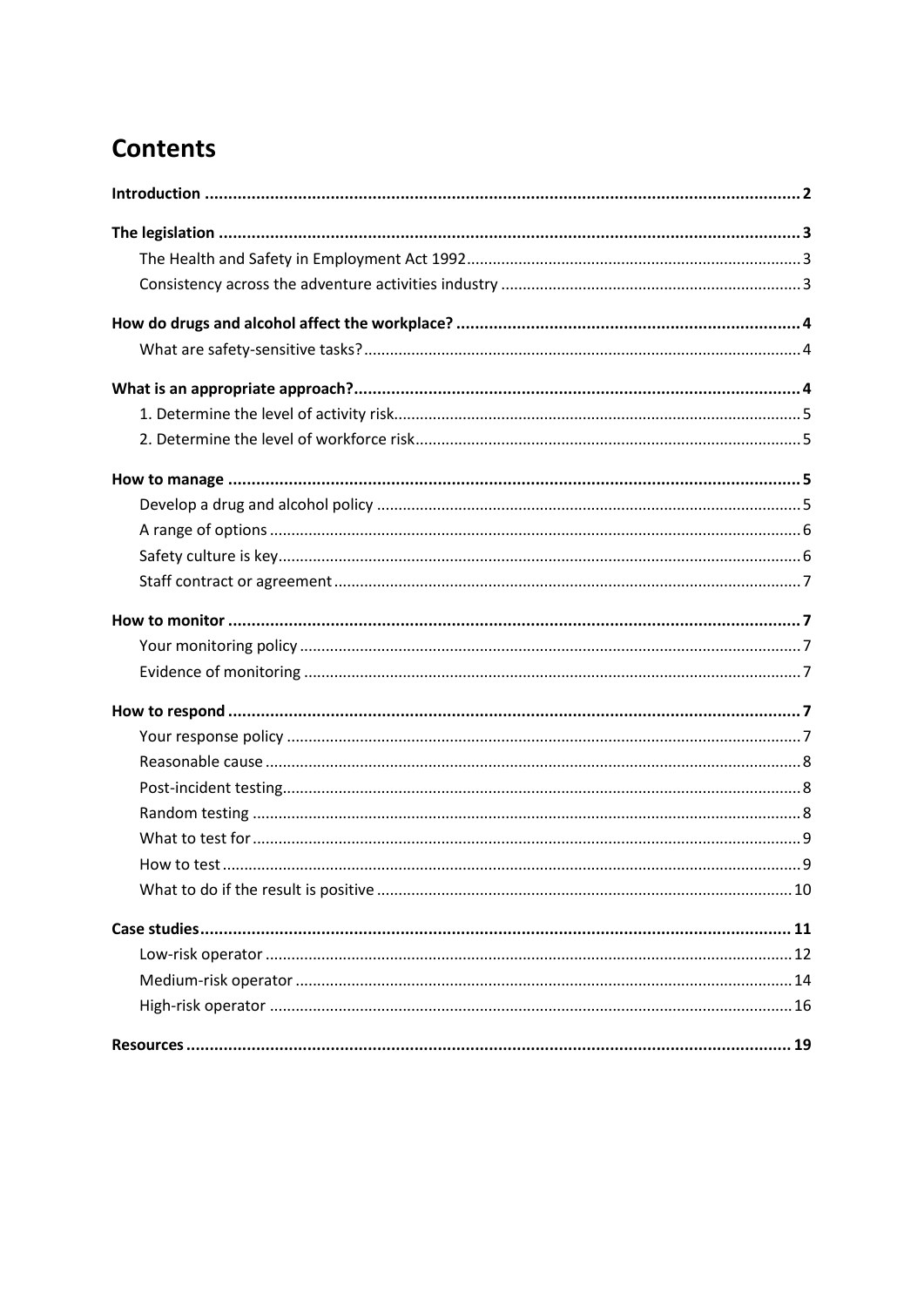### <span id="page-3-0"></span>**Introduction**

Adventure activities are an important part of the New Zealand experience for many people. The Health and Safety in Employment (Adventure Activities) Regulations 2011 (the regulations) aim to give greater safety assurance to adventure activities participants and to protect New Zealand's reputation as a tourist destination.

The regulations require safety audit providers to work to a recognised safety audit standard. This standard requires safety auditors to confirm that a workplace has established procedures to manage drug and alcohol impairment of any person involved in the adventure activity. Operators need to satisfy the auditor that they meet this standard.

This document provides guidance for managing drug and alcohol-related risks in adventure activity workplaces. It helps you determine the best way to manage drug and alcohol-related safety risks in your organisation.

In adventure activity operations, the management of drug and alcohol-related risks is critical to ensure the safety of all people involved. Adventure activities deliberately place clients at risk, which must be managed by the persons providing the activity. This includes guides and instructors who lead the activity, along with managers and directors. It also requires the management of drug and alcohol impairment of participants in the activities.

The objective in managing drug and alcohol-related risks is that operators provide adventure activities safely, so you must take an appropriate approach that ensures impairment doesn't exist.

In this guidance document, staff means employees, contractors, and volunteers as appropriate.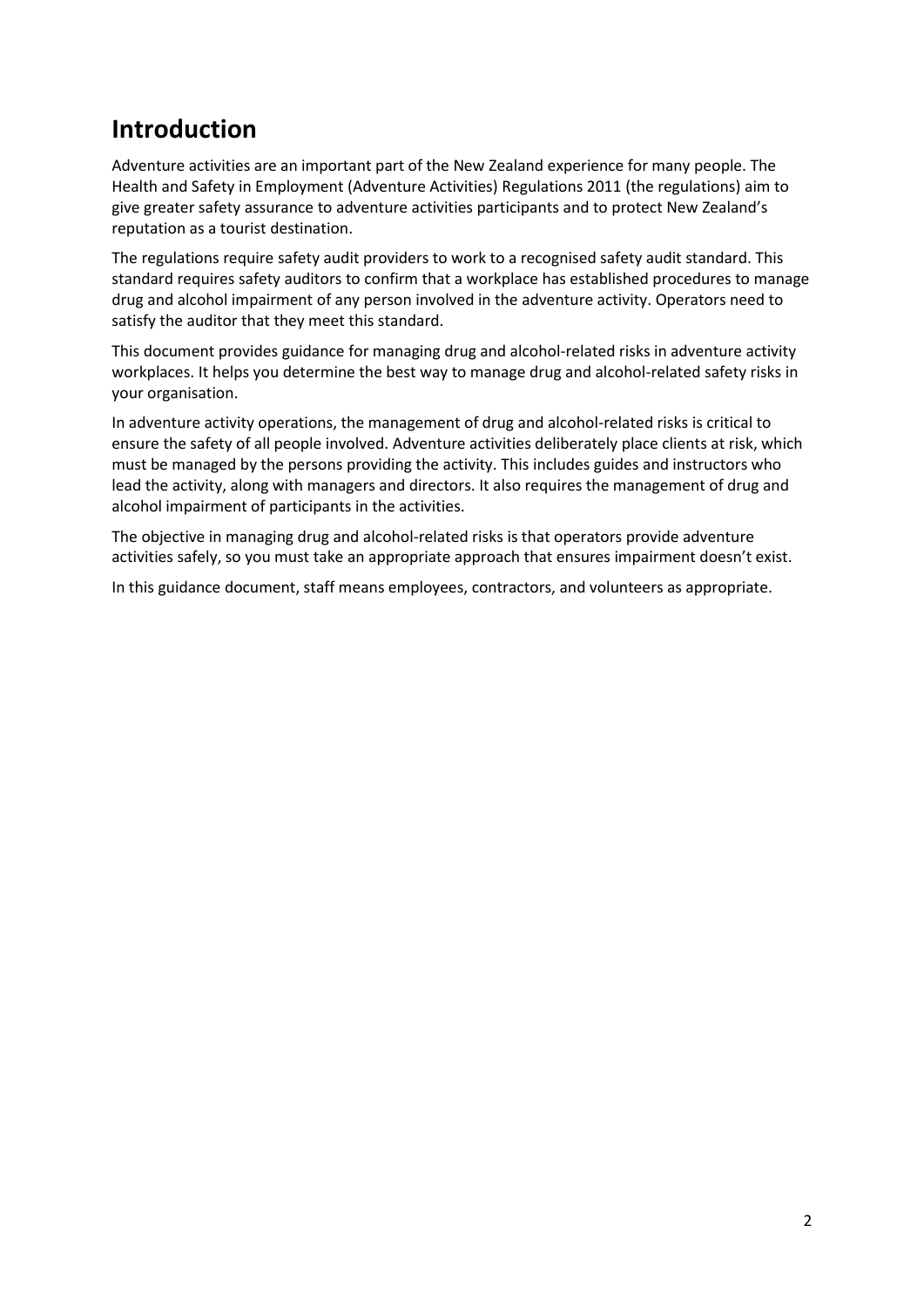### <span id="page-4-0"></span>**The legislation**

Legislation relevant to drug and alcohol policies includes the Health and Safety in Employment Act 1992, the Maritime Transport Act 1994, and the Civil Aviation Act 1990, plus regulations and rules made under those Acts.

#### <span id="page-4-1"></span>**The Health and Safety in Employment Act 1992**

All workplaces, including adventure activities workplaces, must comply with the Health and Safety in Employment Act 1992 (the HSE Act).

The HSE Act requires employers to take all practicable steps to identify and manage hazards in their workplaces. The HSE Act defines a hazard as:

(a) an activity, arrangement, circumstance, event, occurrence, phenomenon, process, situation, or **substance** (whether arising or caused within or outside a place of work) that is an actual or potential cause or source of harm; and

(b) includes a situation where a person's behavior may be an actual or potential cause or source of harm to the person or another person; and without limitation, a situation described in subparagraph (i) resulting from physical or mental fatigue, **drugs, alcohol**, traumatic shock, or another temporary condition that affects a person's behavior

The HSE Act requires all employers to identify drug and alcohol use as a hazard and to manage that hazard.

#### **The Health and Safety in Employment (Adventure Activities) Regulations 2011**

The regulations apply to commercial adventure activities. Information on what is in or out of scope of the regulations is set out at: [www.business.govt.nz/healthandsafetygroup/information-guidance](http://www.business.govt.nz/healthandsafetygroup/information-guidance/all-guidance-items/adventure-activities-regulations-guidance-for-operators/guidance-for-operators.pdf)

The regulations require commercial adventure activities operators to pass a safety audit by a recognised safety auditor in order to be registered. This aims to ensure that operators don't operate with inadequate safety systems.

#### *The drug and alcohol amendment*

This amendment to the Adventure Activities Regulations requires operators to manage the risks of drug and alcohol use by operators, employees, or other persons who provide adventure activities.

A safety auditor will expect to see evidence that operators are managing the drug and alcohol risk in their workplaces, starting with a clear drug and alcohol policy in their safety management plan.

#### <span id="page-4-2"></span>**Consistency across the adventure activities industry**

Some activities such as adventure aviation and certain water-based adventure activities aren't subject to the regulations. However, Maritime New Zealand and the Civil Aviation Authority have enacted equivalent rules to ensure consistency across jurisdictions.

If you operate in their jurisdictions, you should refer to their websites.

#### **Maritime rules**

Maritime rules are made under the Maritime Transport Act 1994.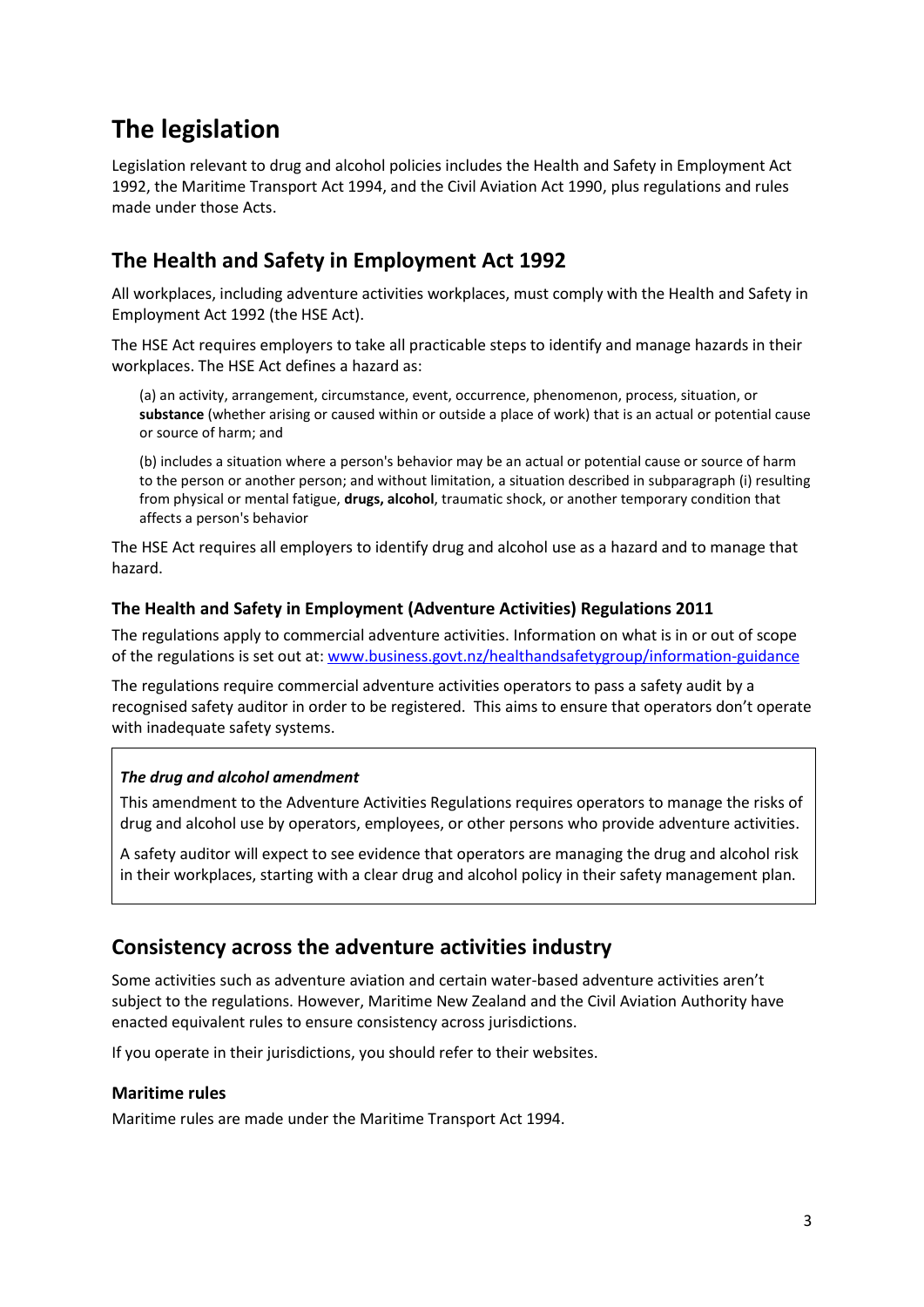- *Part 81: Commercial Rafting Operations* explicitly states that operators must have a safe operational plan, which must describe how the operator will manage the risks associated with drug and alcohol impairment.
- *Part 82: Commercial Jet Boat Operations – Rivers* amendment makes an explicit reference to drug and alcohol-related safety risks. It defines 'impaired'<sup>1</sup> and requires operators to ensure that a driver is fit to work and doesn't drive when impaired.

#### **Civil Aviation rule**

Civil Aviation Rules are made under the Civil Aviation Act 1990.

 *Civil Aviation Rule Part 115:* Adventure Aviation, Initial Issue – Certification and Operations amendment also makes an explicit reference to drug and alcohol-related safety risks.

### <span id="page-5-0"></span>**How do drugs and alcohol affect the workplace?**

The use of drugs and alcohol, even if consumed outside work hours, can lead to staff impairment while at work. Poor concentration, carelessness, fatigue, risk-taking behaviour, and errors in judgement can occur. Misuse of drugs and alcohol not only affects work performance, but also results in higher rates of injuries, fatalities, and absenteeism.

Managing the drug and alcohol hazard includes:

- Managing medicines (including prescription and over-the-counter medicines, eg a medicated staff member may be prone to drowsiness and may be unfit to perform safety sensitive tasks.
- Managing the impairment of staff by alcohol or recreational drug use.
- Managing clients whose judgement or performance may be impaired by drugs or alcohol.

#### <span id="page-5-1"></span>**What are safety-sensitive tasks?**

Safety-sensitive tasks are ones where impaired performance, for whatever reason, could result in an incident affecting the safety of staff or participants.

You must consider whether a staff member performing a task poses a risk of significant harm to themselves or others.

Guiding or instructing an adventure activity is safety sensitive because of the activity's inherent risk. Other safety-sensitive roles include:

- Driving at all times, not only when shuttling participants.
- Emergency response roles, which may include all staff in an operation.

### <span id="page-5-2"></span>**What is an appropriate approach?**

1

In order to pass a safety audit, you need to satisfy the auditor that you're taking the appropriate level of action for the level of activity risk and the level of workforce risk in your operation.

You, the operator, need to determine the level of risk in your operation.

 $^1$  Impaired means affected by fatigue, injury, medical condition, or by the consumption of drugs and alcohol to such a degree that the person may be a risk to the safety of himself or herself or any other person.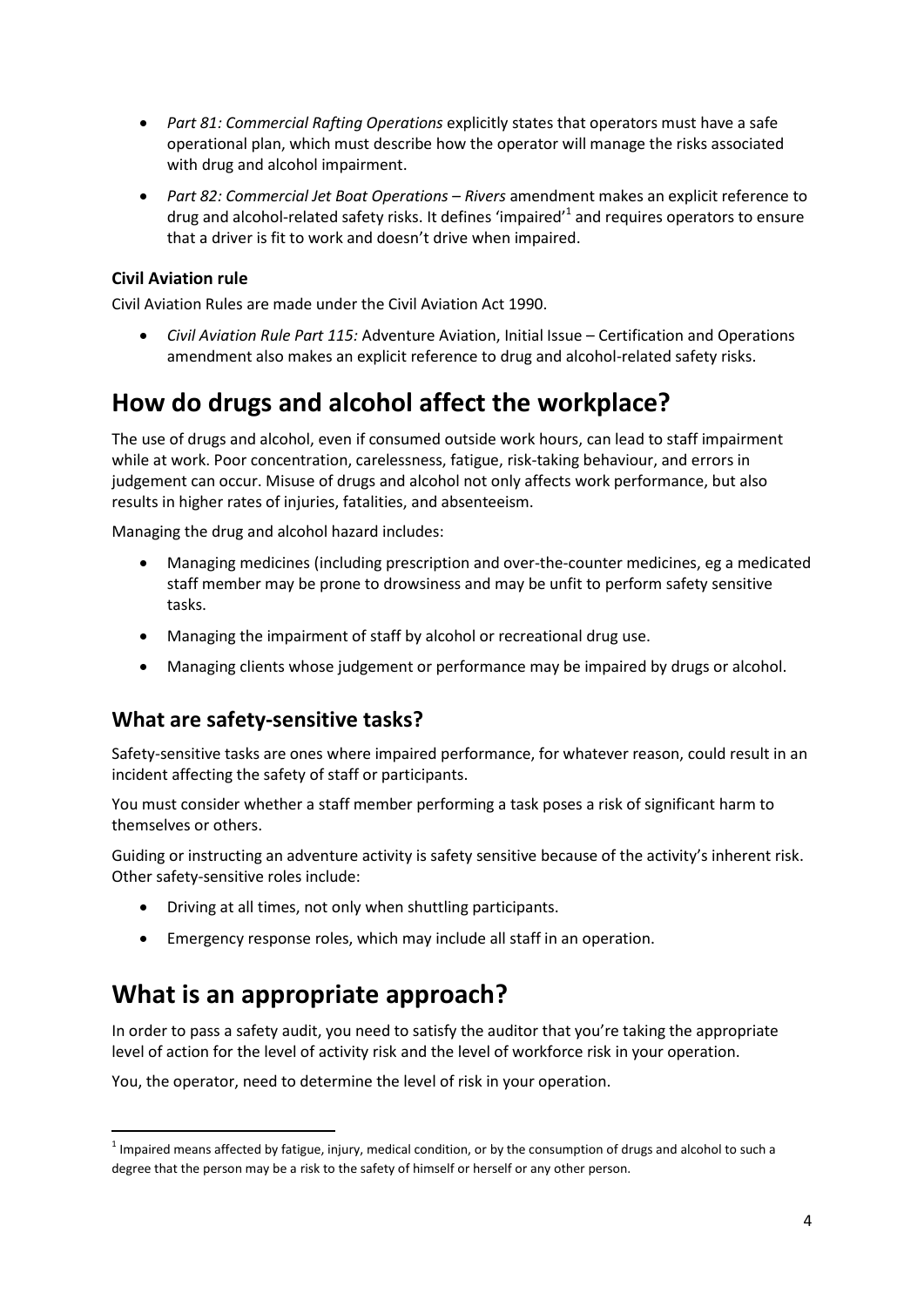#### <span id="page-6-0"></span>**1. Determine the level of activity risk**

The first task is to determine the level of activity risk. The nature of the activity is critical to this task.

Are there significant hazards that can't be eliminated or isolated and, if so, how well can they be minimised and monitored? Typically, adventure activities involve risks that can't be eliminated or isolated, so operators must manage these risks.

### <span id="page-6-1"></span>**2. Determine the level of workforce risk**

Once you've determined the level of activity risk, you should ask:

- What is the nature of your workforce?
	- − Are they diverse, numerous, seasonal staff who aren't well known to you, or are they a small number of long-term staff you know well?
	- − Are there many staff in the 18–25 year-old age bracket?
	- − Is the workforce predominantly male?
	- − Do you have staff with a known history of drugs or alcohol misuse, eg drink-driving convictions?
	- Do drug and alcohol misuse statistics indicate that where you operate has a heightened risk, eg a resort town?
	- Are there other workforce factors that heighten your risk, such as your safety culture, particularly whether staff take a team responsibility?
- Which staff are involved in work roles that are safety sensitive and whose performance directly affects participant safety? Not all staff will have the same level of responsibility for safety but any driving activity is safety sensitive.

#### **Justify your approach**

The nature of your activity and the nature of your workforce should determine what the appropriate approach is for your organisation.

There are case studies in this document that could help you develop your approach. You must be able to justify your approach based on the level of risk from drug and alcohol impairment that you and your staff have identified.

### <span id="page-6-2"></span>**How to manage**

You must develop a drug and alcohol policy and you may choose to include a clause on drug testing in your employment agreements, although drug testing isn't an appropriate approach for all operators, eg see the *Low-risk operator* case study where staff numbers are small and staff are well known.

#### <span id="page-6-3"></span>**Develop a drug and alcohol policy**

You need to develop [a drug and alcohol policy](http://www.dol.govt.nz/infozone/businessessentials/safety/hazards/sample-policy-drugs-alcohol.asp) to ensure staff understand your expectations for maintaining a drug and alcohol-free workplace. In developing your policy, you should focus on consultation with staff and on good faith, especially if the policy is to include drug and alcohol testing.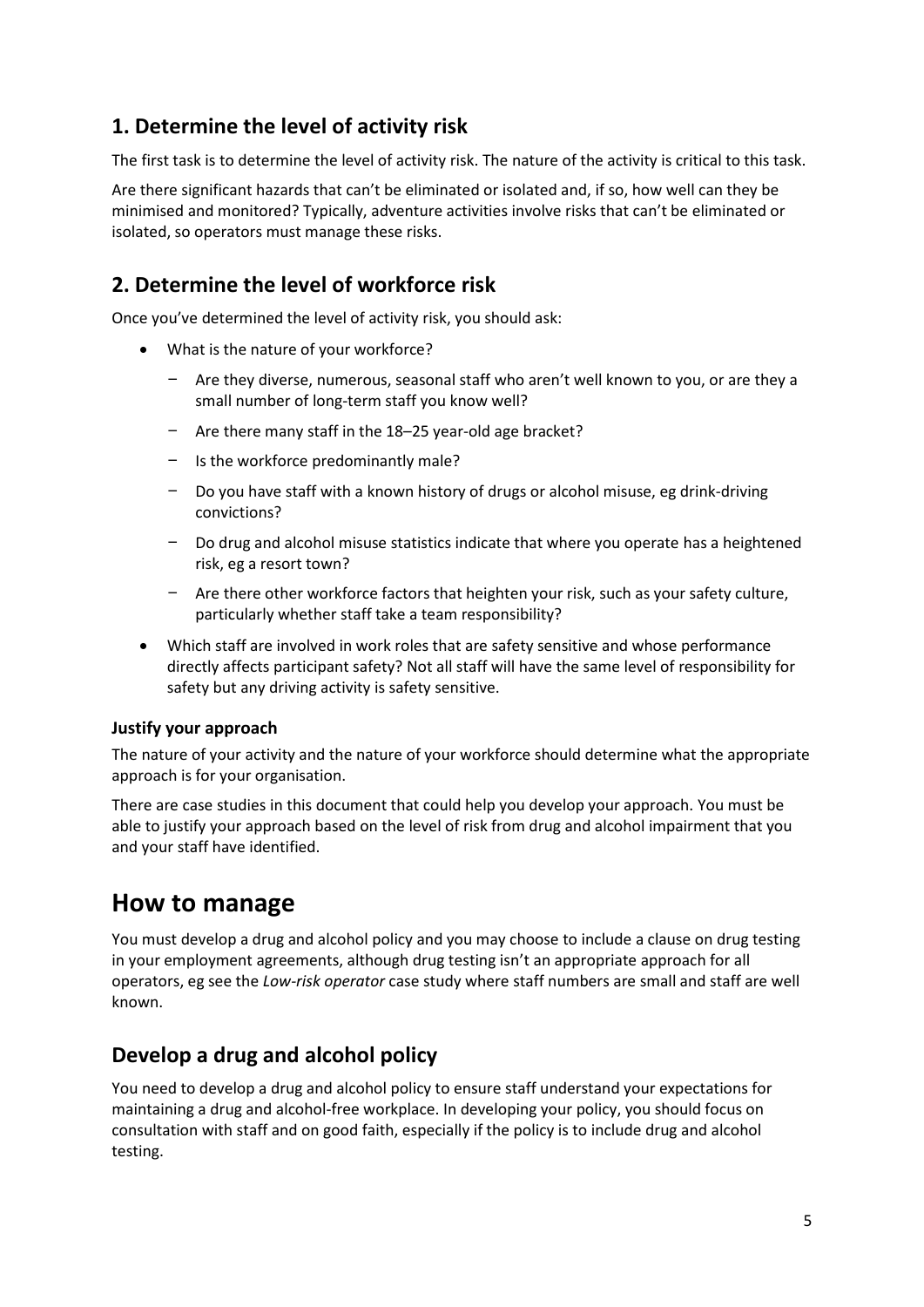Developing a policy is more complicated than simply stopping work, banning drugs and alcohol from the workplace, or suggesting staff abstain in their lives beyond work. The policy will include how you monitor and how you respond. Effective management identifies and deals with the immediate safety situation, and then deals with the issue on a long-term basis to identify and manage repeat behaviour. The aim of the policy should be prevention, education, training and, ideally, rehabilitation.

### <span id="page-7-0"></span>**A range of options**

The regulations allow for a range of options across the sector to managing the drug and alcohol risk, from a simple policy with no testing to a detailed policy with random testing.

Although the risk doesn't break down into neat categories, you could approach the task this way:



Managing the risk

#### **Sending a signal**

Pre-employment testing signals to the workforce that the operator is serious about managing the drug and alcohol hazard. It's becoming normal for operators to set the tone by stating in their job vacancy advertisements that there will be pre-employment testing – a form of branding.

Some operators prefer to weight random testing and not require pre-employment testing, which is acceptable if it's well planned and practicable. However, they miss the opportunity for an upfront statement of their intent.

Increasingly, operators are requiring pre-employment testing as well as other forms of testing.

For more information, see *Case studies* and *Resources.*

### <span id="page-7-1"></span>**Safety culture is key**

The organisation's safety culture is the most important element in managing the use of drugs and alcohol. Without a positive culture, making rules and procedures effective is impossible.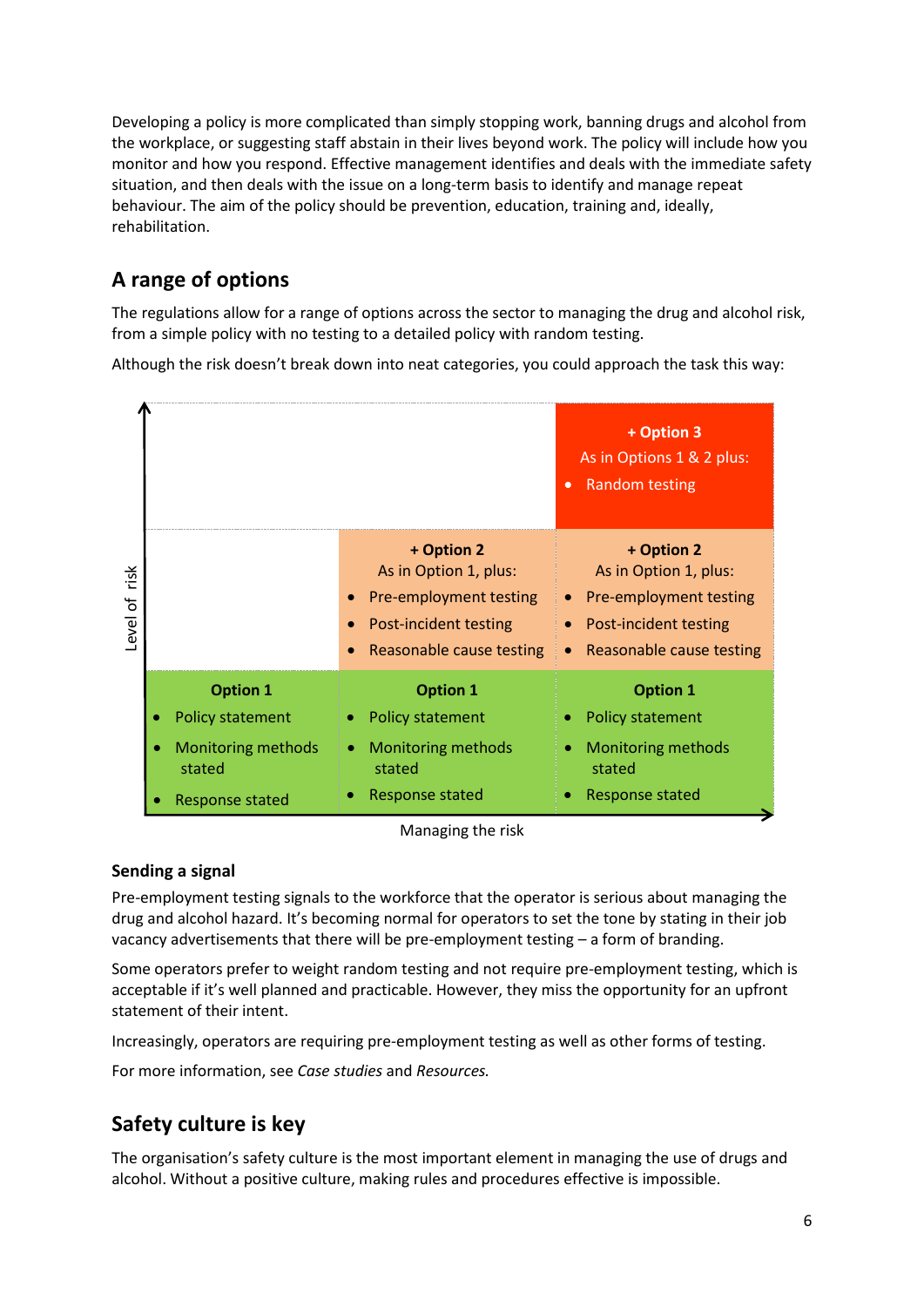It's important to involve staff (or their representatives) from all levels of the organisation. Employers and staff should jointly assess the effects of drug and alcohol use in the workplace and develop a written policy that is consistent and fair to all. Most importantly, you must get staff buy-in to ensure the success of the policy.

Senior staff should be leaders in building and maintaining the company culture. When new staff start, senior staff should welcome them but be quick to identify anything that could threaten safety and the reputation they've been part of building.

For further information, see *Resources*.

#### <span id="page-8-0"></span>**Staff contract or agreement**

If you decide that drug and alcohol testing is appropriate for your organisation, you're advised to include a clause [on testing](http://dol.govt.nz/Tools/EmploymentAgreementBuilder/Guide/default.aspx?sID=10&ssID=71) in the employment agreements of those staff who are working in safetysensitive roles. This will clarify that staff are consenting to drug and alcohol testing. It may be advisable to extend this to contractors. For more information, see *Resources*.

Staff have responsibilities under the HSE Act to manage hazards (including drug and alcohol impairment) regardless of any drug and alcohol-testing clause in their employment agreement. However, a specific drug and alcohol clause draws both parties' attention to areas where particular care might be needed and where testing will be undertaken.

### <span id="page-8-1"></span>**How to monitor**

The HSE Act requires you to monitor all hazards that you can't eliminate or isolate, and the drug and alcohol hazard is no exception.

#### <span id="page-8-2"></span>**Your monitoring policy**

Your policy should indicate how you'll monitor the drug and alcohol hazard.

If an employer suspects that a staff member is using drugs, it's recommended that, as a first step, both parties attempt to resolve the issue by talking about the problem.

If drug and alcohol testing is an appropriate option for your operation, you need to plan when and how you will implement it (see *How to respond*).

### <span id="page-8-3"></span>**Evidence of monitoring**

Where practicable, you should provide evidence that you're monitoring the hazard. This may involve meeting notes, notes from field monitoring of staff, or testing records where testing is part of the organisation's policy.

### <span id="page-8-4"></span>**How to respond**

How you respond to staff impairment due to drugs or alcohol is a critical element in your safety management plan.

#### <span id="page-8-5"></span>**Your response policy**

Your policy should state should include:

Your response if a staff member: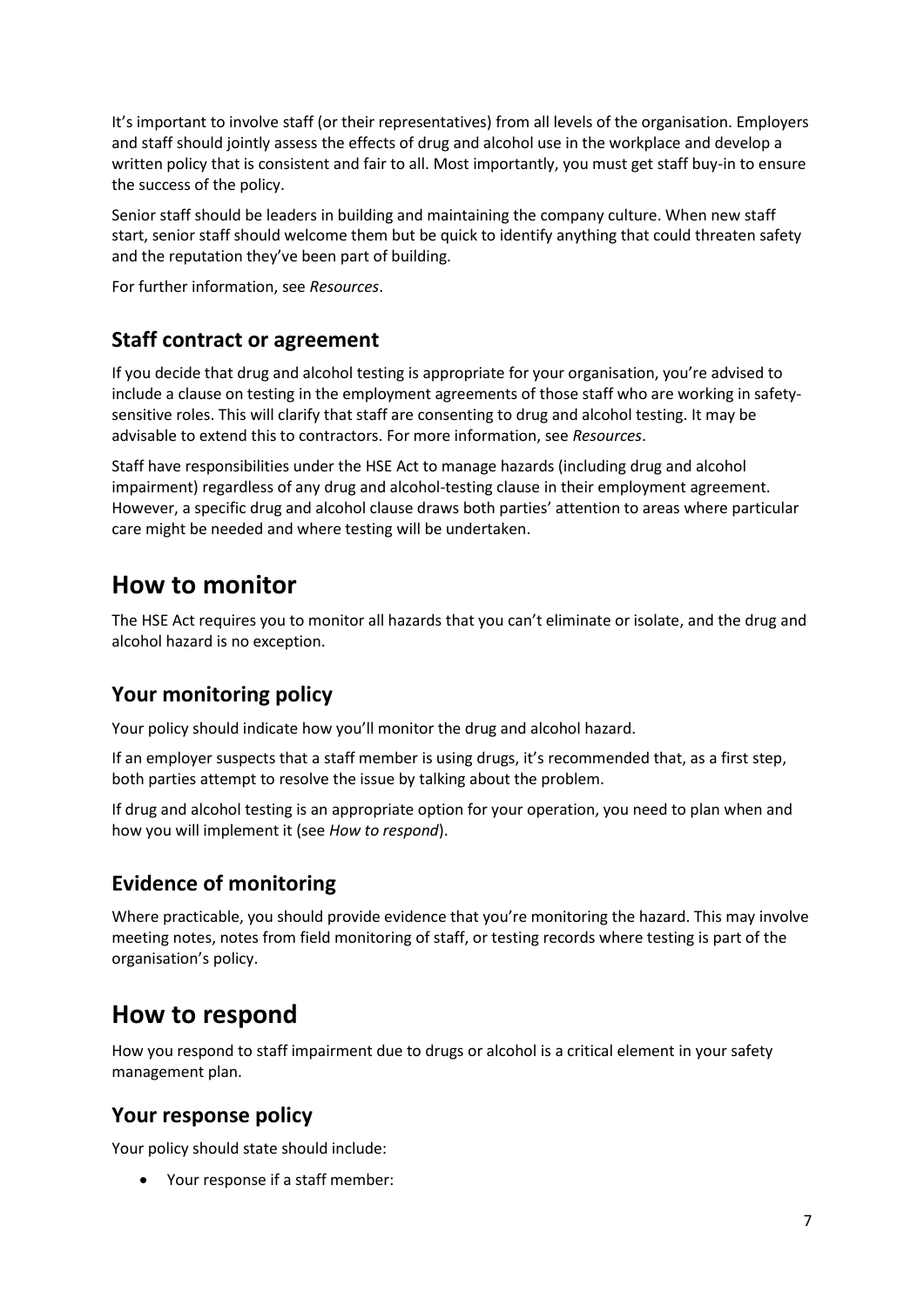- − shows signs of being affected by drugs, or
- − is convicted of a drugs or alcohol offence, or
- has recently been involved in a workplace accident or near miss.
- If you plan to test, how you will test.

*Note:* Testing may not be an appropriate approach for organisations that identify a low risk.

- What safety action you'll take immediately, eg standing down a staff member if you suspect they're impaired.
- What actions you'll take if you receive a positive result, eg a review of whether the staff member should perform a safety-sensitive role.
- What long-term actions you'll take, including support for an affected staff member.

#### <span id="page-9-0"></span>**Reasonable cause**

An employer may require a staff member to be tested because there is reasonable cause or reasonable grounds for suspecting they're impaired while at work. This includes factors such as the staff member being:

- Involved in a workplace accident or near miss, eg a lapse of concentration when driving.
- Unreliable, eg being absent or late regularly, or an inability to remember instructions.
- Performing poorly, eg poor judgement and decision making, reduced reaction times and efficiency, or increased error rates.

In such cases, testing may be a practicable step but, in deciding whether to test, you must first give the staff member the opportunity to comment. It may reduce any question of bias if more than one person makes a decision to require a post-incident test. Your safety management plan should state who will make the decision.

#### **Fatigue**

Sometimes, signs of drugs and alcohol misuse are signs of general fatigue. Even if you accept that in a particular case fatigue is the cause of poor performance and testing isn't appropriate, it's still important to stand down the staff member from safety-sensitive tasks.

#### <span id="page-9-1"></span>**Post-incident testing**

Increasingly, post-incident testing is a standard procedure. However, there may be higher priorities than testing, at least initially, eg first aid, trauma management, and evacuation.

If the police are involved, they'll sometimes test at an accident scene. In other situations you must decide what is an appropriate time after the incident to test. In making this decision you should consider the length of time alcohol and drugs are present in a person's system. See the table below for more information.

#### <span id="page-9-2"></span>**Random testing**

Random testing should only be conducted when staff are working in safety-sensitive roles. The privacy rights of staff will outweigh an employer's wish to be consistent across all staff and random test any staff member irrespective of staff members' work roles.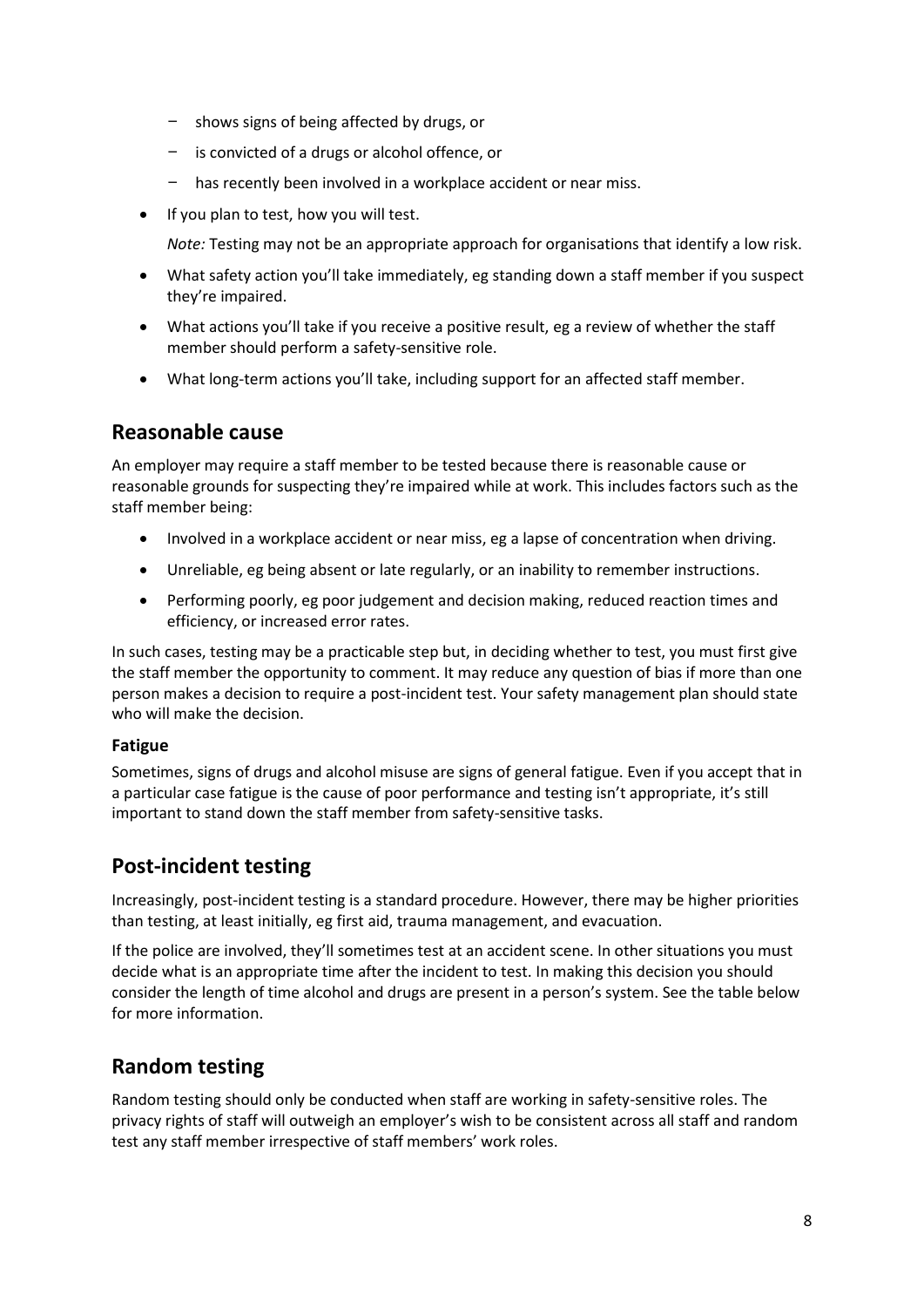If random testing isn't included in the employment agreement, you should obtain legal advice before you introduce random testing, including how you interpret 'random', eg personnel or sites, and how many people should be tested to achieve your goal. You may need informed consent from the staff who could be tested.

If you plan to include random testing in your safety management system, you should consider how you'll implement the policy if staff are working remotely for extended periods.

### <span id="page-10-0"></span>**What to test for**

Testing should cover alcohol and drugs, which includes the common drugs listed in the following table.

You should make staff aware that drugs can stay in their system for some time and that they need to be careful what they do out of work time as well as in work time.

| <b>Drugs</b>                               | Can stay in the system for |
|--------------------------------------------|----------------------------|
| Amphetamines<br>Methamphetamine<br>Ecstasy | 6 days                     |
| Cocaine<br>Opiates (including codeine)     | $2-5$ days                 |
| Benzodiazepines                            | $2-14$ days                |
| Cannabis                                   | $2 - 30$ days              |

For more information on random testing, see *Resources.*

#### **Testing results**

Testing results are initially categorised as either negative or non-negative:

- A negative result means that drugs or alcohol haven't been detected.
- A non-negative sample means the initial test suggests there may be drugs or alcohol present.

*Note:* An additional confirmation test is required to establish a non-negative result as positive or not to make it conclusive. This is usually done in a laboratory.

If an initial test gives a non-negative result, as a precaution the situation must be treated as an impairment even though the test isn't conclusive. The person tested should cease working in safetysensitive roles until they're considered no longer impaired.

#### <span id="page-10-1"></span>**How to test**

If you plan to test, you need clear procedures on how you will test, paying particular attention to a staff member's right to privacy and confidentiality. You also need procedures that ensure the result is valid – sample collection procedures, the method of analysis, and the handling of test results.

#### **Breath test**

The standard initial test for alcohol impairment is breath testing. This can be done in the workplace using an approved testing device that meets the Australian Standard: AS 3547-1997 *Breath Alcohol Testing Devices for Personal Use*, although organisations typically prefer to use an external agency.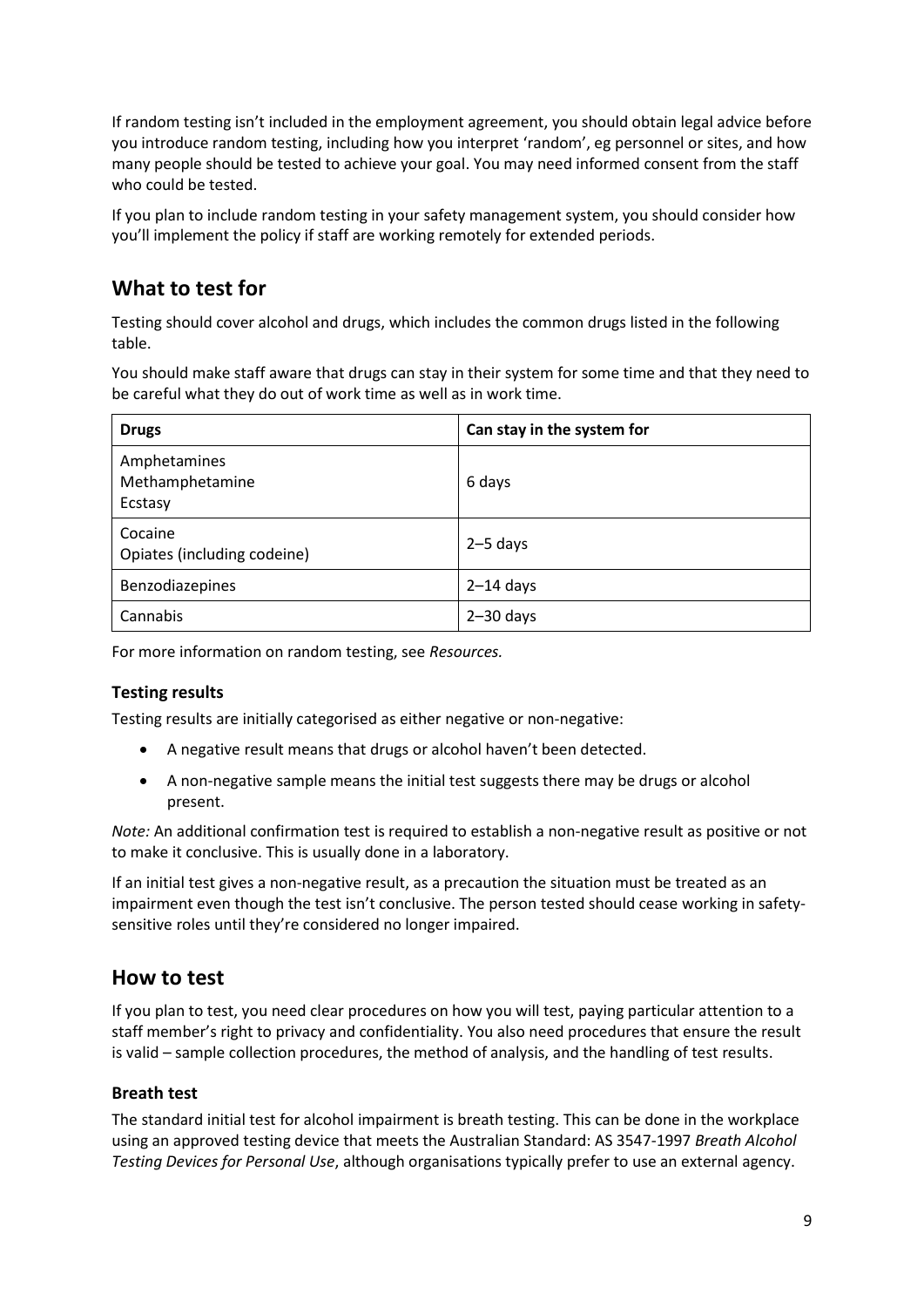#### **Urine test**

The preferred initial test for drugs is a urine test, followed up if necessary by blood testing. The urine test standard is AS/NZS4308:2008 *Procedures for Specimen Collection and the Detection & Quantitation of Drugs of Abuse in Urine*. NZQA certification is required (Unit Standards 25458 and 25511).

#### **Saliva test**

It's expected that saliva testing will become more common as the reliability of the testing procedure improves. Saliva is less invasive and privacy is easier to maintain.

Saliva tests can be performed in any location and don't require a professional nurse or lab technician to conduct the test or read the results. In addition, the results appear very quickly, are low-cost, and are relatively non-invasive.

Currently, there is no New Zealand standard. Some operators use the Australian standard: AS4760– 2006 *Procedures for specimen collection and the detection and quantitation of drugs in oral fluid.*

#### <span id="page-11-0"></span>**What to do if the result is positive**

If the result is positive, you must give the staff member the opportunity to explain before deciding on an appropriate action.

Your safety management plan should note follow up actions with employees, such as education, disciplinary action and, ideally, rehabilitation. For information on education and rehabilitation, see *Resources.*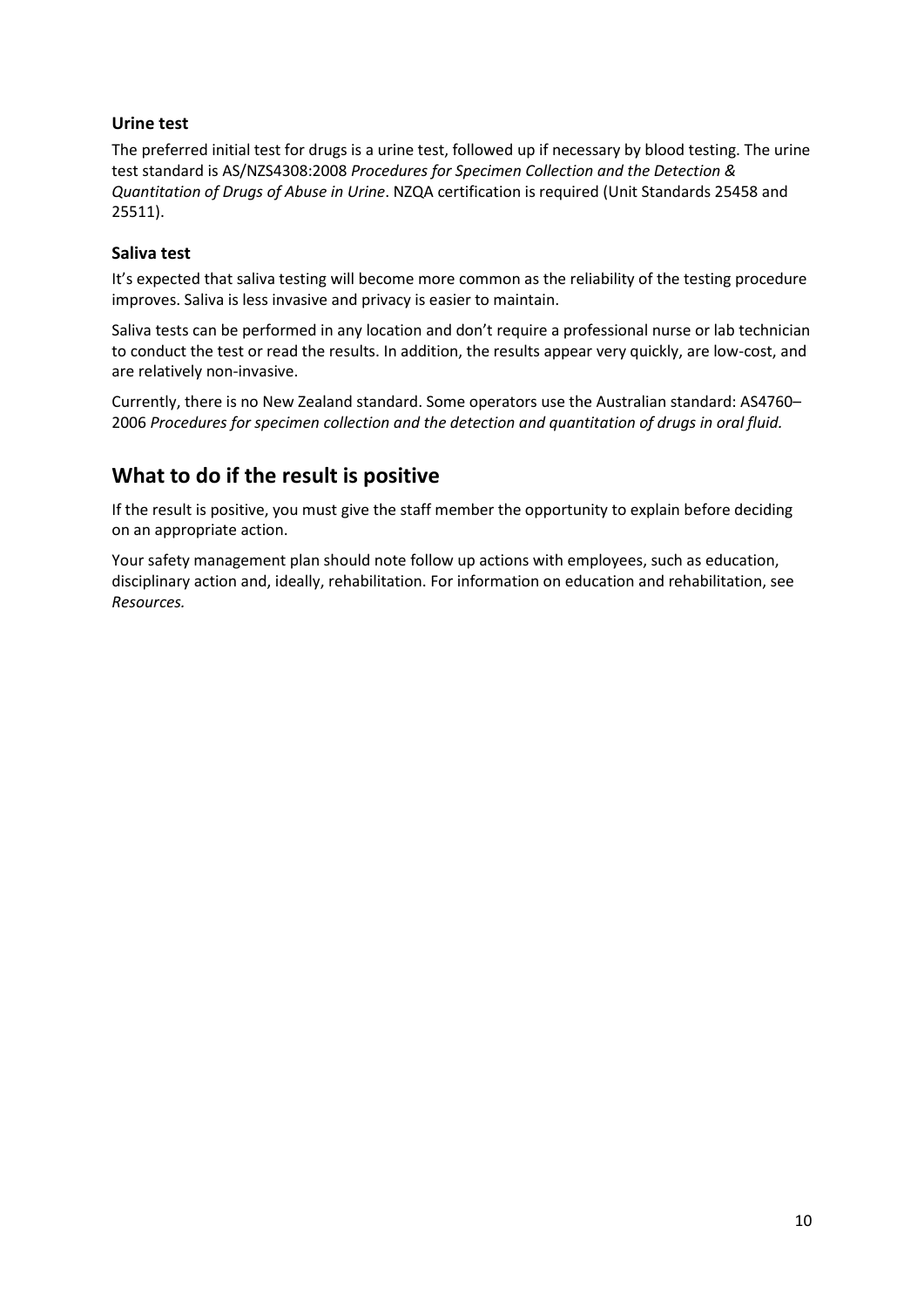### <span id="page-12-0"></span>**Case studies**

The following case studies are examples of drug and alcohol policies in companies with a range of risk levels. They highlight the key principles involved – identifying and managing the risk.

The companies that have assessed their risks as medium or high-level have further documentation regarding testing in their employment agreements and safety management plans.

#### **Acknowledgements**

The Ministry produced this guidance document with support from Tourism Industry Association New Zealand and Outdoors New Zealand, and gratefully acknowledges the following for freely contributing to these case studies and the general information:

- Dive! Tutukaka.
- Ngāi Tahu Tourism.
- OutdoorsMark auditors.
- Outback New Zealand.
- Queenstown Rafting.
- Real Journeys.
- Ruapehu Alpine Lifts.

#### **Use of the case studies**

The case studies provide guidance for operators. However, copying and pasting a case study into a safety management system is unlikely to manage the risk well. How an operator develops a policy on the drug and alcohol risk may be just as important as the final policy.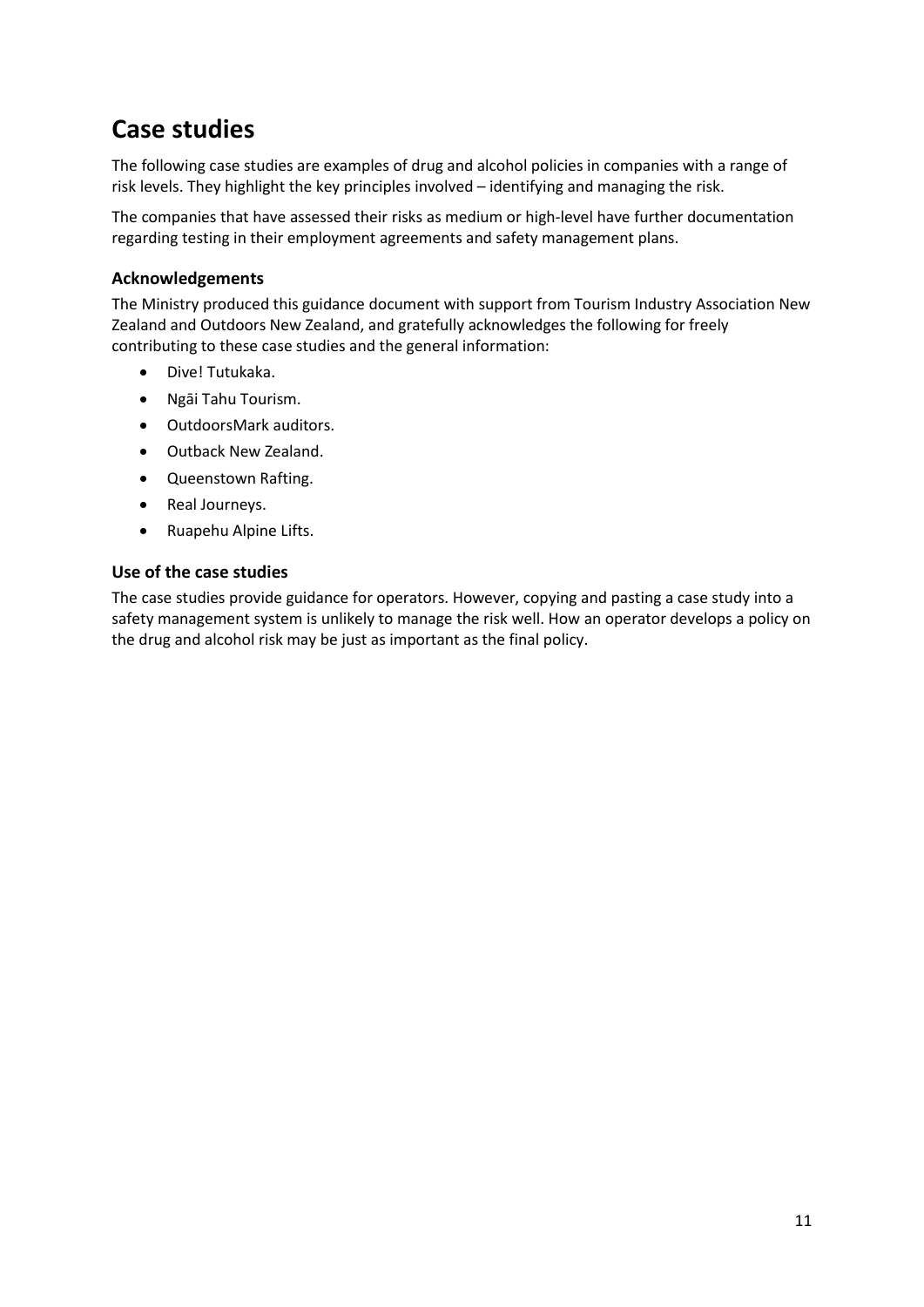### **Case study A**

### **Low-risk operator**

#### <span id="page-13-0"></span>**Determining the level of risk in our company**

#### **Activity risk**

Our activity risk is at the lower end of risk compared to other activities covered by the Adventure Activities Regulations 2011.

#### *Safety-sensitive roles*

Guiding the tours is a safety-sensitive task, as is the shuttle driving and being the trip back-up safety person.

#### **Workforce risk**

We've assessed our workforce risk as low.

*Personnel:* Two permanent, full-time staff, both of whom are owner-operators.

- We're a couple and therefore know each other well.
- Our alcohol use is low wine or a beer with dinner only. We don't use recreational drugs and we aren't using any regular medication.
- We're both over 40 years old.
- We live in a remote area that doesn't have a party culture.

#### **Drug and alcohol hazard assessment**

Impairment due to drugs and alcohol is a minor hazard in the company.

#### **Our hazard management approach**

#### **Drug and alcohol policy**

The company policy will operate a workplace free of impairment from drugs and alcohol.

This will involve us:

- Avoiding drugs and alcohol during working hours.
- Minimising our alcohol consumption in evenings before work days, particularly when we're scheduled to do a safety-sensitive task, or could be required to do so at short notice.
- Discussing any potential increase in the drug and alcohol hazard and monitoring each other, particularly when we're taking medication and after drinking alcohol the previous evening.
- Standing down from safety-sensitive roles if there is any doubt about the amount of alcohol consumed the previous evening.

#### **Managing the drug and alcohol hazard with clients**

We'll not permit a person to participate in one of our tours if we believe the person is affected by drugs or alcohol such that they may be a hazard to themselves or others.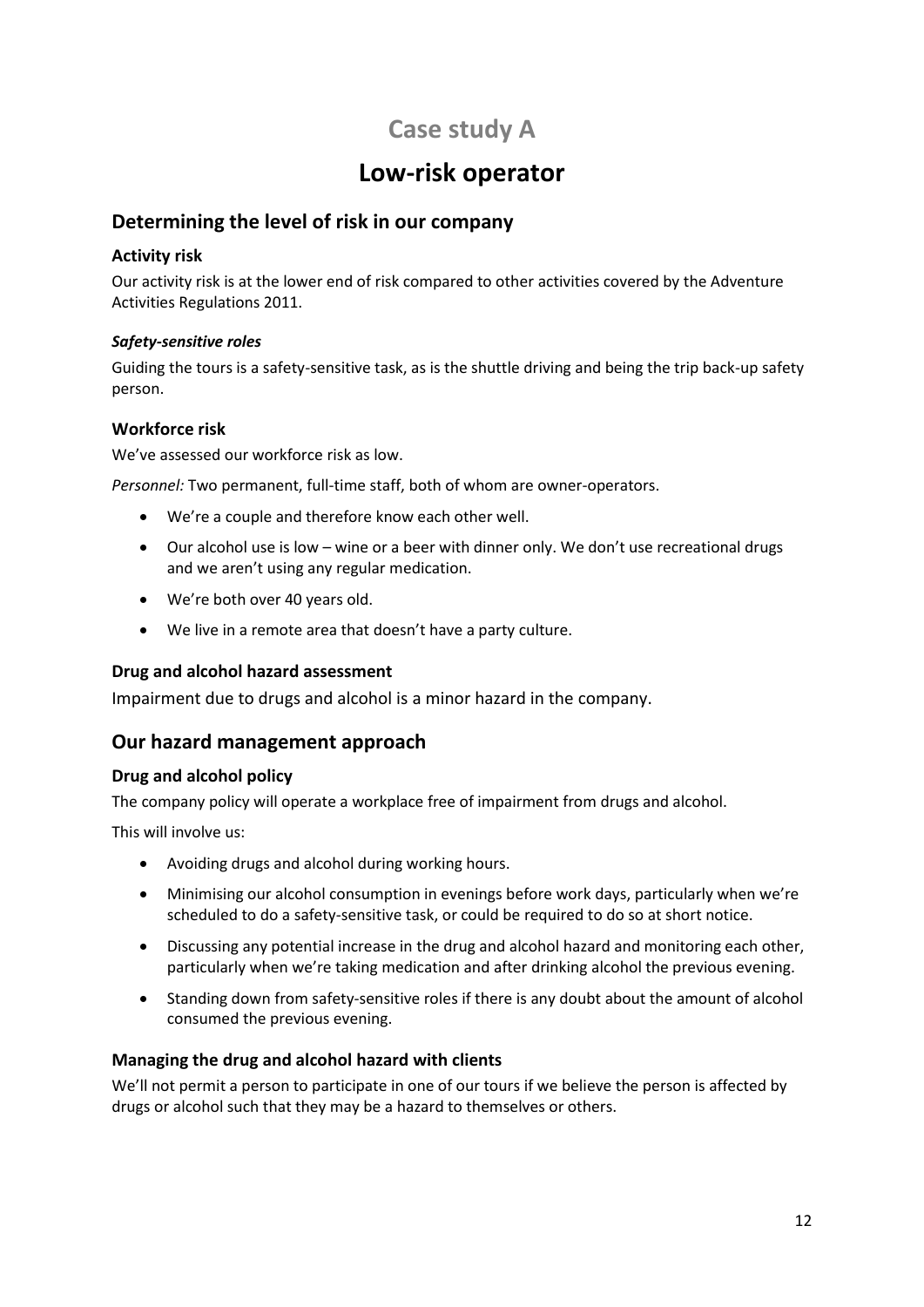#### **How we will implement our policy**

We communicate well with each other and expect our policy to be easy to enact without further documented procedures.

#### **Reviewing our policy**

The company policy is to review our hazard assessment pre-season and post-season, and if we decide to employ staff in future.

If the drug and alcohol hazard has increased in significance, we'll revise our policy to ensure that the hazard is managed.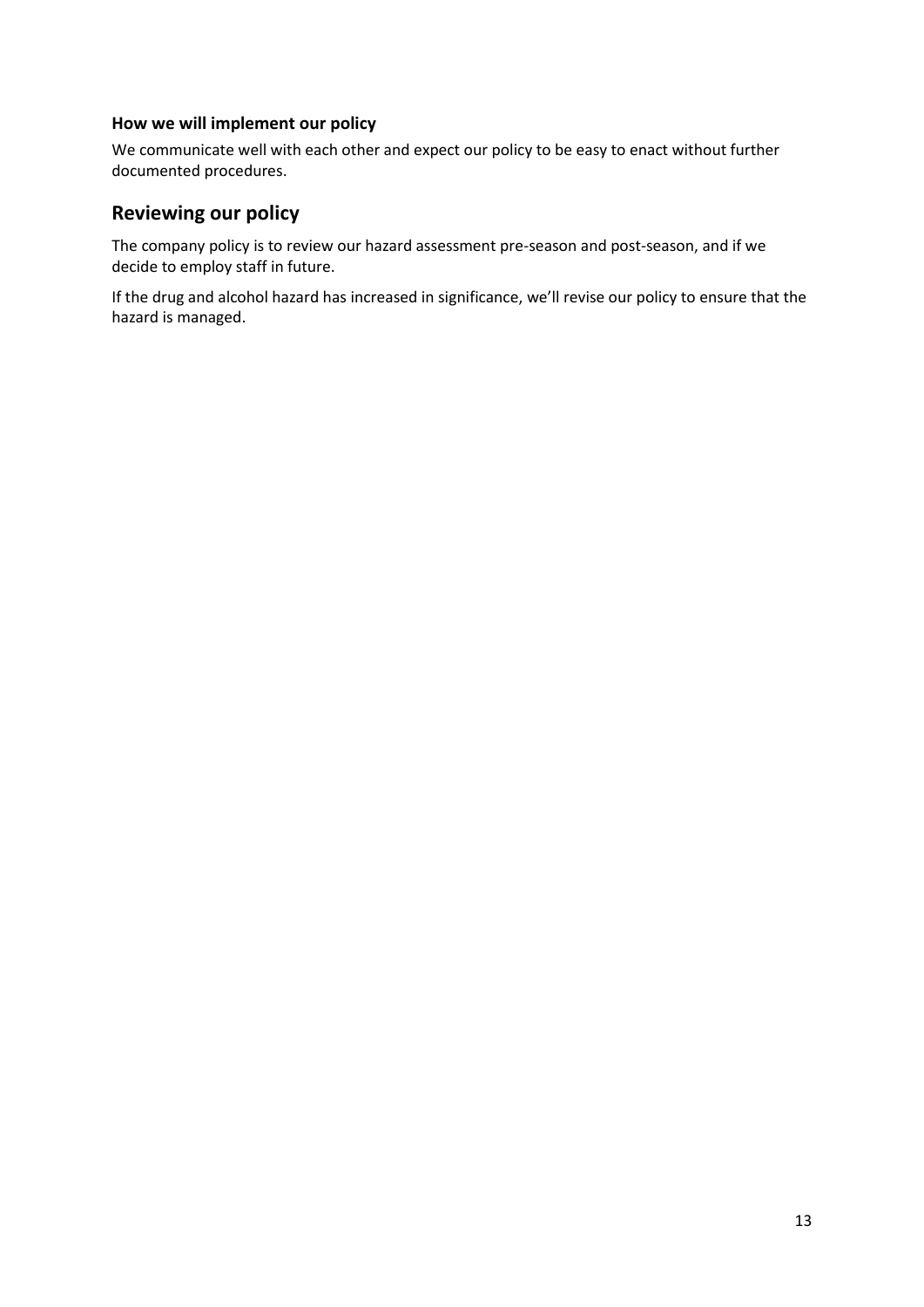### **Case study B**

### **Medium-risk operator**

#### <span id="page-15-0"></span>**Determining the level of risk in our company**

#### **Activity risk**

We've assessed our tours as medium risk compared to other activities covered by the Adventure Activities Regulations 2011.

#### *Safety-sensitive roles*

Guiding the tours is a safety-sensitive task, as is the shuttle driving, and being the trip back-up safety person.

#### **Workforce risk**

We've assessed our workforce risk as medium.

*Personnel:* Eight staff plus the owner-operator.

- Staff are seasonal four or five return each season and three or four are new.
- Staff alcohol use by our returning staff is low, but we're unsure of our new staff.
- We're unsure of recreational drugs use among some staff. Staff do party during the weekends and sometimes drink with clients after trips.
- Staff are mostly between 19 and 25 years old, with the exception of the owner-operator who is 40.
- There are five male employees and three female employees.
- The operation is based in a small town with a summer-season tourism focus.

#### **Drug and alcohol hazard assessment**

Although our workforce risk is medium, serious harm could result from working while impaired. Impairment due to drugs and alcohol is therefore a significant hazard in the company.

#### **Our hazard management approach**

#### **Drug and alcohol policy**

The company policy is to operate a workplace free of impairment from drugs and alcohol.

This will involve staff:

Avoiding drugs and alcohol during working hours.

*Note:* With prior approval, staff may drink alcohol at social events in designated areas. Staff are responsible for remaining in a condition to be able to get home safely and for ensuring they're not in breach of this policy on their return to work.

- Carefully managing their alcohol consumption in evenings before working, particularly when scheduled to perform a safety-sensitive task, or when they could be required to do so at short notice.
- Disclosing any increase or potential increase in the drug and alcohol hazard.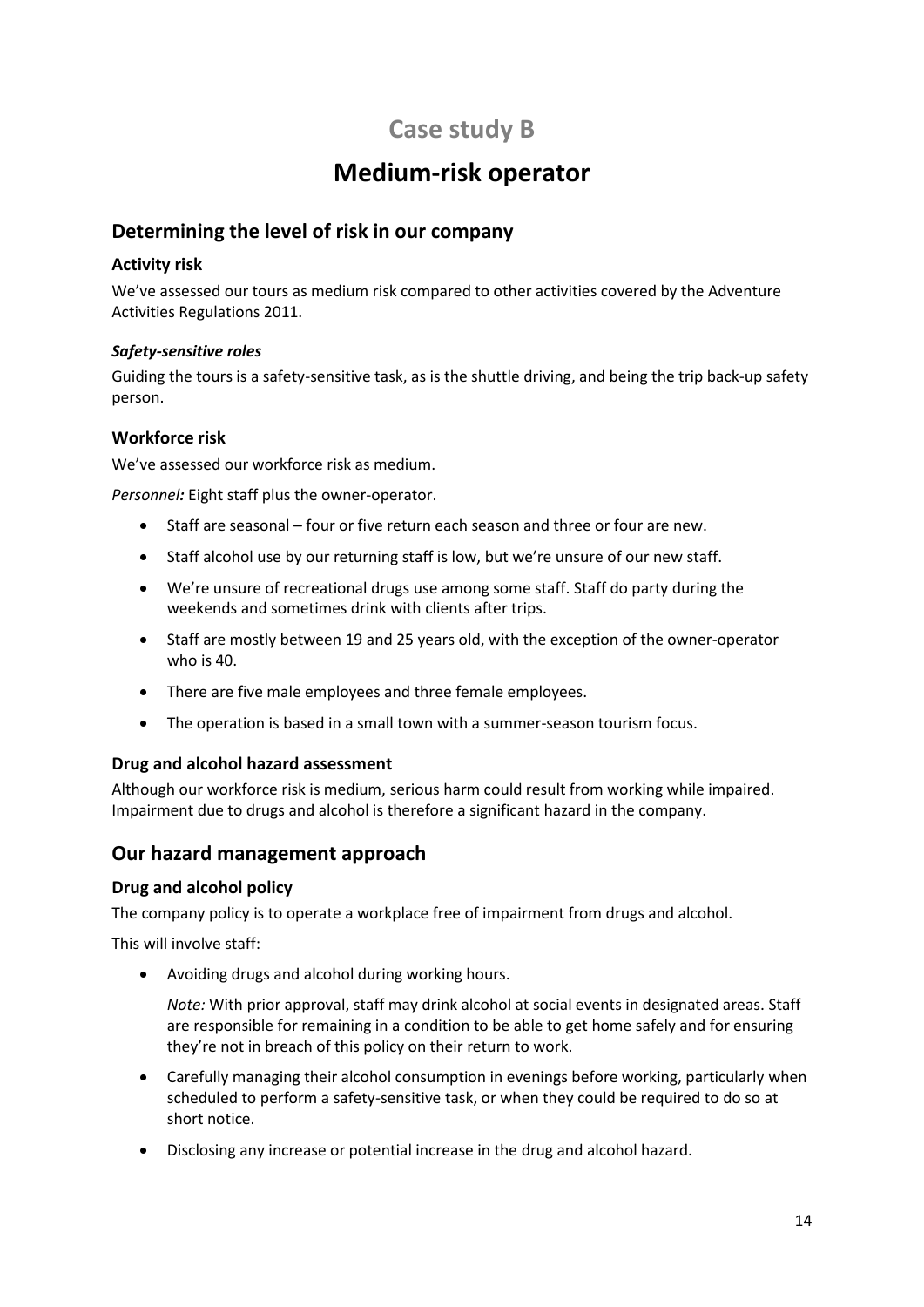- Monitoring each other, particularly when taking medication and after drinking alcohol the previous evening.
- Bringing concerns to the attention of senior staff immediately.
- Standing down from safety-sensitive roles if there is doubt about the amount of drugs or alcohol consumed the previous evening.
- Undergoing drug and alcohol testing as required.

#### **Managing the drug and alcohol hazard with clients**

We'll not permit a person to participate in our tours if we believe the person is affected by drugs or alcohol such that they may be a hazard to themselves or others.

#### **How we will implement our policy**

We will discuss the drug and alcohol hazard during induction, training and on-going staff meetings.

#### **Drug and alcohol testing procedures**

We'll use an external agency to conduct pre-employment testing, testing with reasonable cause, and post-incident drugs testing.

Seek advice on respecting employee rights under employment and privacy legislation, and the Bill of Rights, when you build testing requirements into your employment agreements, and specify testing procedures in your safety management plan.

We provide guidance to staff on what is considered to be reasonable cause for requiring a drugs test. This guidance is clear in staff employment agreements and is discussed during staff induction.

Seek advice on what grounds for reasonable cause would best suit your operation.

#### **Reviewing our policy**

The company policy is to review, together with staff, our hazard assessment both pre-season and post-season, and post-incident if relevant.

If the drug and alcohol hazard has increased in significance, we'll revise our policy to ensure that the hazard is managed.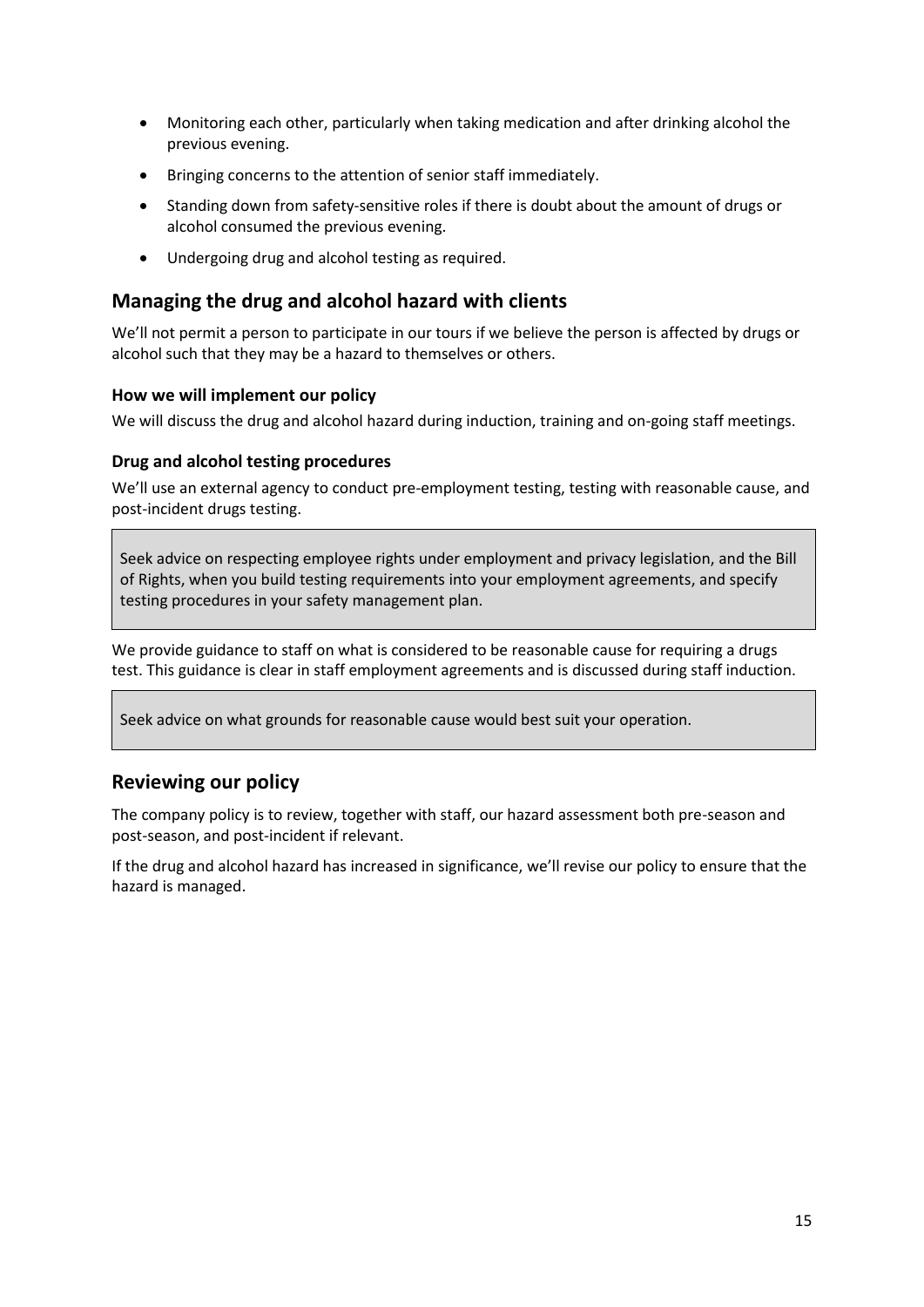### **Case study C**

### **High-risk operator**

#### <span id="page-17-0"></span>**Determining the level of risk in our company**

#### **Activity risk**

Most activities are medium risk compared to other activities covered by the Adventure Activities Regulations 2011, but some activities are high risk.

#### *Safety-sensitive roles*

All staff are deemed to be in safety-sensitive roles because they could be called on in an emergency situation.

#### **Workforce risk**

We have assessed our workforce risk as high.

*Personnel:* 70+ employees.

- All but five staff are seasonal, about 30 of whom return each season.
- Staff alcohol use varies and is sometimes high among newer staff.
- Recreational drug use is likely among some newer staff.
- Staff ages vary but there is a large number in the 19-25 year old group.
- About 75% of staff are male.
- We're based in a town with a summer-season tourism focus. There are a number of bars and it's a party town during the summer.

#### **Drug and alcohol hazard assessment**

Impairment due to drugs and alcohol is a significant hazard in the company.

#### **Our hazard management approach**

#### **Drug and alcohol policy**

The company policy is to operate a workplace free of impairment from drugs and alcohol.

This will involve staff:

Avoiding drugs and alcohol during working hours.

*Note:* With prior approval, staff may drink alcohol at social events in designated areas. Staff are responsible for remaining in a condition to be able to get home safely and for ensuring they're not in breach of this policy on their return to work.

- Carefully managing their alcohol consumption in evenings before working, particularly when scheduled to perform a safety-sensitive task, or when they could be required at do so at short notice.
- Disclosing any increase or potential increase in the drug and alcohol hazard.
- Undergoing drug and alcohol testing as required.
- Avoiding driving a company vehicle while under the influence of drugs or alcohol.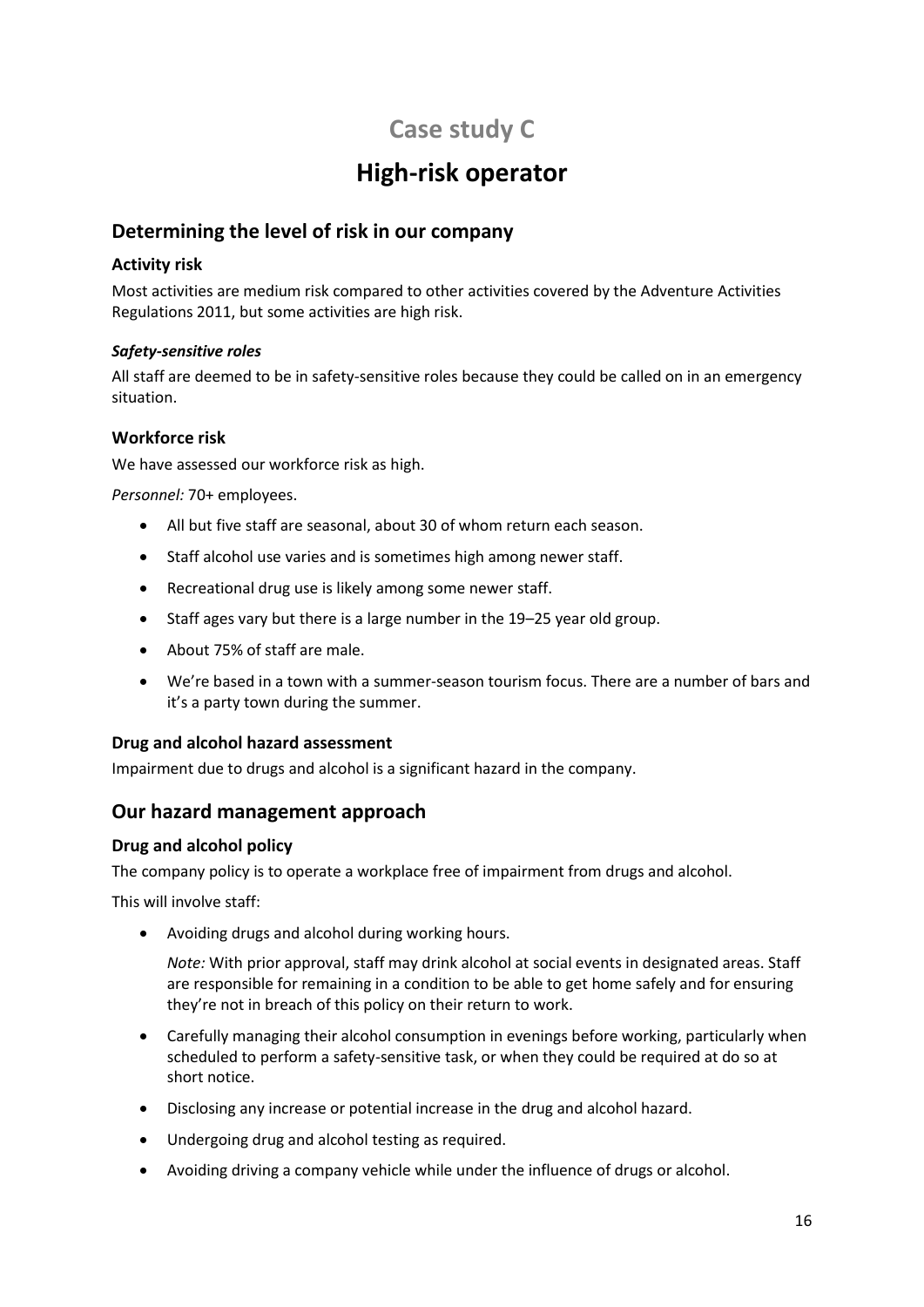- Monitoring each other, particularly when taking medication and after drinking alcohol the previous evening.
- Bringing any concerns to the attention of senior staff immediately.
- Standing down from safety-sensitive roles if there is any doubt about the quantity of drugs and alcohol consumed the previous evening.
- Bringing concerns to the attention of senior staff immediately.

#### **Managing the drug and alcohol hazard with clients**

We'll not permit a person to participate in our activities if we believe the person is affected by drugs or alcohol such that they may be a hazard to themselves or others.

#### **How we will implement our policy**

We will discuss the drug and alcohol hazard during induction, training, and on-going staff meetings.

A drugs and alcohol-testing clause is in each employment contract. The clause notes that testing, at the company's expense, is implemented as follows:

- *Pre-employment.* Drugs testing for staff in safety-sensitive roles, which includes anyone who will drive a vehicle at work.
- *After an incident* (an accident or a near miss): At the manager's discretion.
- *Reasonable cause*. At the discretion of two managers when there is evidence of drug or alcohol impairment such as an alcohol smell or erratic behaviour. We may search staff property on the company's premises or vehicles if we have reasonable cause to believe that a staff member is impaired by drugs or alcohol.

Seek advice on what grounds for reasonable cause would best suit your operation.

 *Random.* Drug and alcohol tests for two to four staff in safety-sensitive roles each fortnight. Staff are selected by an independent, authorised service provider.

Seek advice on respecting employee rights under employment and privacy legislation, and the Bill of Rights, when you build testing requirements into your employment agreements, and specify testing procedures in your safety management plan.

#### **Key information for staff**

The company has a policy booklet, which is provided to each staff member. It contains a detailed set of drug-testing procedures (based on urine samples), and alcohol testing procedures (based on breath testing).

The following key points are a small selection from that booklet.

- Staff will be provided with an information session about the policy and the issues relating to the use of drugs and alcohol.
- Staff are responsible for ensuring they comply with this policy.
- Staff should discuss with their manager at an early stage any prescription drugs or medicines they're taking so their work tasks can be assessed.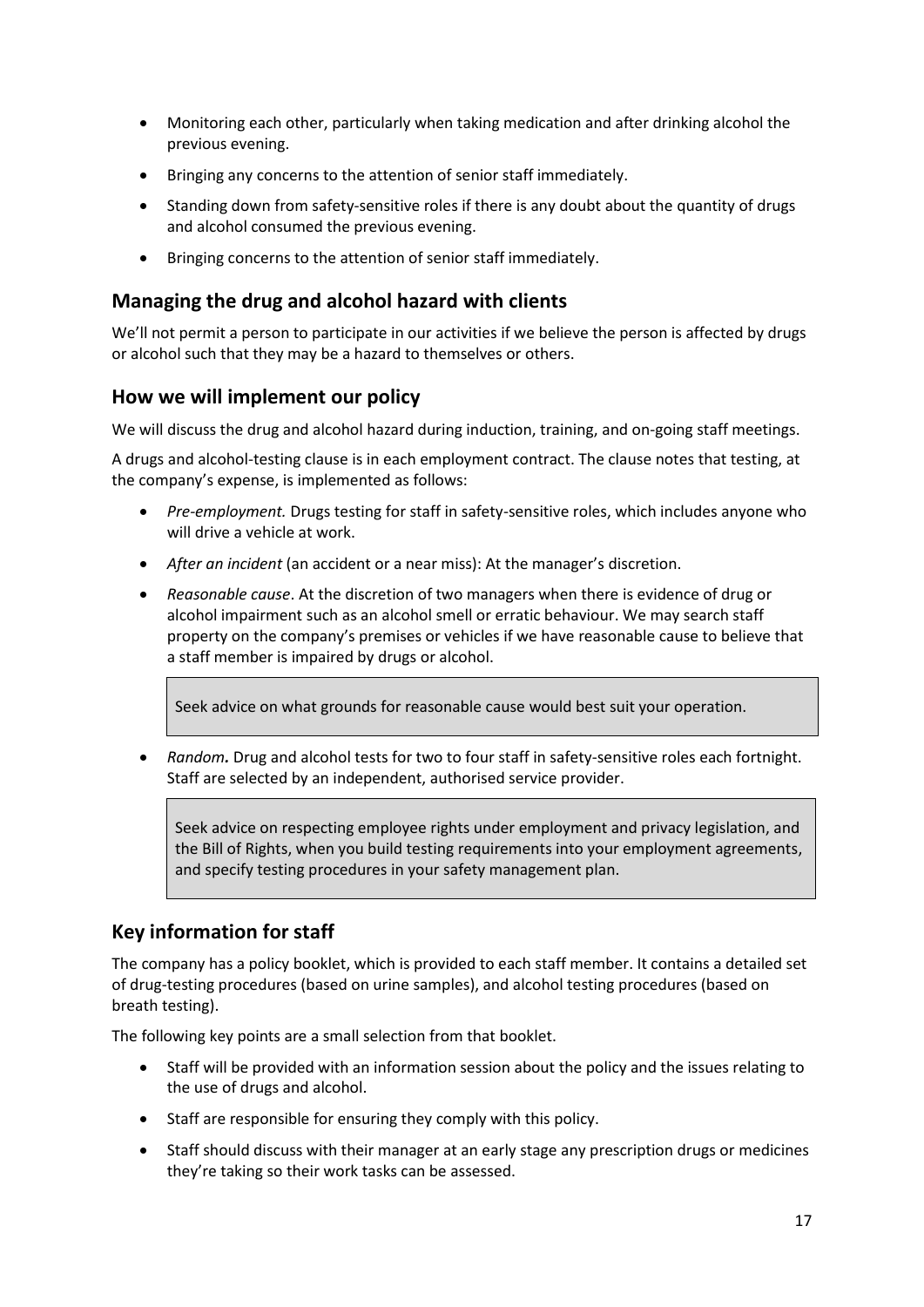- If a staff member cheats when taking a test, the company may take disciplinary action including dismissal.
- If a staff member refuses to take a test, the company will consider any explanation but, if it considers the explanation to be unreasonable, it may take disciplinary action including dismissal.
- Staff (employees but not contractors) will be offered the opportunity to join the drug and alcohol rehabilitation programme.

#### **Reviewing our policy**

The company policy is to review, together with staff, our hazard assessment both pre-season and post-season, and post-incident if relevant.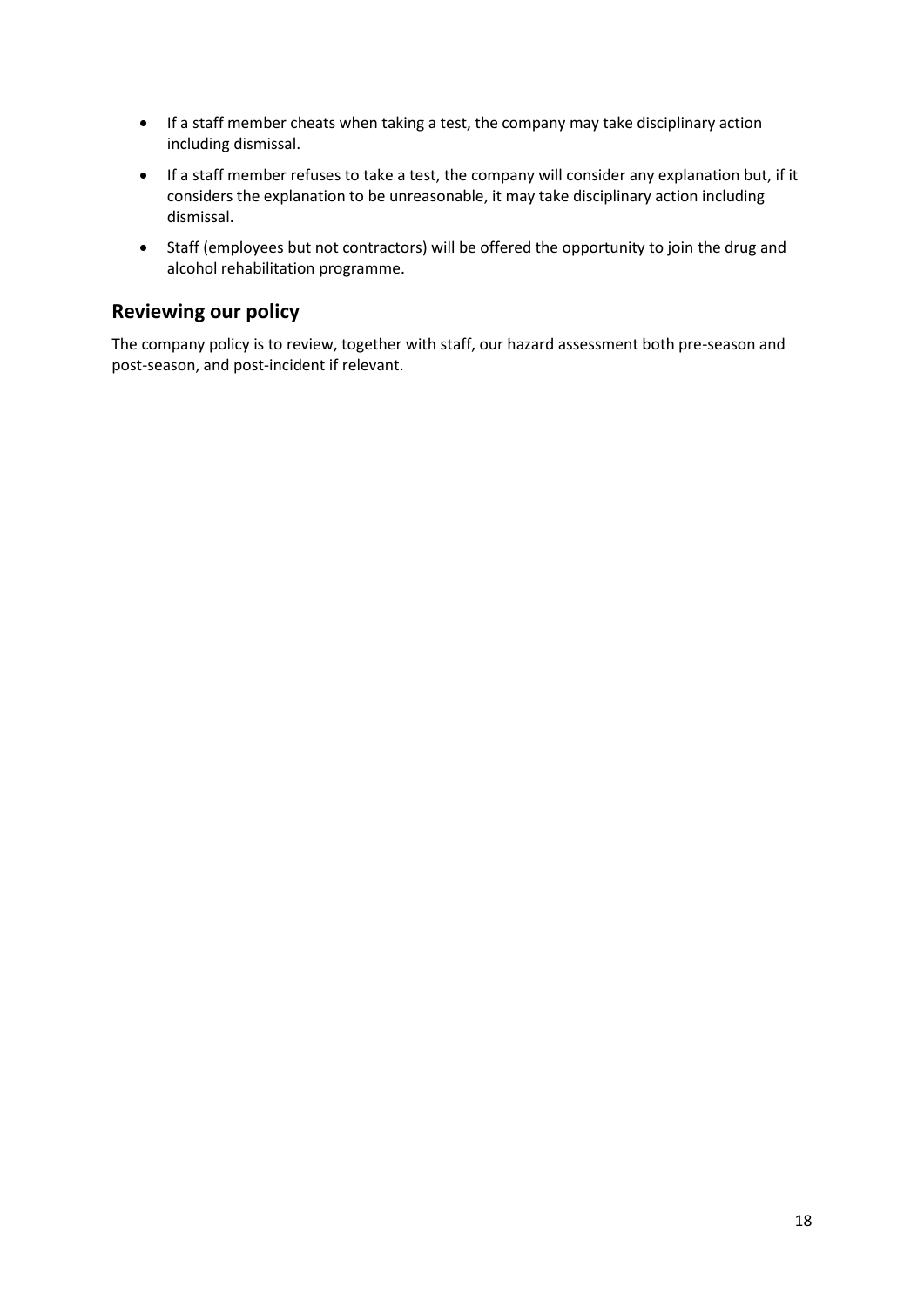### <span id="page-20-0"></span>**Resources**

#### **General information**

Civil Aviation Authority: [www.caa.govt.nz/HSE-CAA/drugs\\_alcohol.htm](http://www.caa.govt.nz/HSE-CAA/drugs_alcohol.htm)

Ministry of Business, Innovation and Employment: [www.dol.govt.nz/infozone/businessessentials/safety/hazards/fatigue-drugs-alcohol.asp](http://www.dol.govt.nz/infozone/businessessentials/safety/hazards/fatigue-drugs-alcohol.asp)

Reasonable cause indicators: [www.supportadventure.co.nz/safety-management-systems/support](http://www.supportadventure.co.nz/safety-management-systems/support-field/forms-and-checklists#Hazards)[field/forms-and-checklists#Hazards](http://www.supportadventure.co.nz/safety-management-systems/support-field/forms-and-checklists#Hazards)

#### **Drugs and alcohol policy**

Civil Aviation Authority sample policy[: www.caa.govt.nz/HSE-CAA/sample\\_policy.pdf](http://www.caa.govt.nz/HSE-CAA/sample_policy.pdf)

Developing a policy: [www.dol.govt.nz/workplace/knowledgebase/item/1363](http://www.dol.govt.nz/workplace/knowledgebase/item/1363)

Ministry of Business, Innovation and Employment sample policy: [www.dol.govt.nz/infozone/businessessentials/safety/hazards/sample-policy-drugs-alcohol.asp](http://www.dol.govt.nz/infozone/businessessentials/safety/hazards/sample-policy-drugs-alcohol.asp)

#### **Drugs testing**

Civil Aviation Authority: [www.caa.govt.nz/HSE-CAA/d-and-a\\_testing.htm](http://www.caa.govt.nz/HSE-CAA/d-and-a_testing.htm)

Cut-off levels: [www.caa.govt.nz/HSE-CAA/levels.htm](http://www.caa.govt.nz/HSE-CAA/levels.htm)

Law on drugs testing[: www.dol.govt.nz/workplace/knowledgebase/item/1361](http://www.dol.govt.nz/workplace/knowledgebase/item/1361)

NZ Amalgamated Engineering Printing and Manufacturing Union v Air New Zealand [www.dol.govt.nz/workplace/determinations/FullSummary.aspx?ID=28914449](http://www.dol.govt.nz/workplace/determinations/FullSummary.aspx?ID=28914449)

Sample employment agreement clause: [www.dol.govt.nz/Tools/EmploymentAgreementBuilder/Guide/default.aspx?sID=10&ssID=71](http://www.dol.govt.nz/Tools/EmploymentAgreementBuilder/Guide/default.aspx?sID=10&ssID=71)

#### **Education**

ACC employer guide: [www.acc.co.nz/search](http://www.acc.co.nz/search-results/index.htm?ssUserText=drugs+and+alcohol)[results/index.htm?ssUserText=drugs+and+alcohol](http://www.acc.co.nz/search-results/index.htm?ssUserText=drugs+and+alcohol)

Alcohol Advisory Council of New Zealand: [www.alac.org.nz](http://www.alac.org.nz/)

Civil Aviation Authority Employer guide[: www.caa.govt.nz/HSE-CAA/ACC4460\\_Alcohol\\_drugs.pdf](http://www.caa.govt.nz/HSE-CAA/ACC4460_Alcohol_drugs.pdf)

New Zealand Drug Foundation: [www.drugfoundation.org.nz](http://www.drugfoundation.org.nz/)